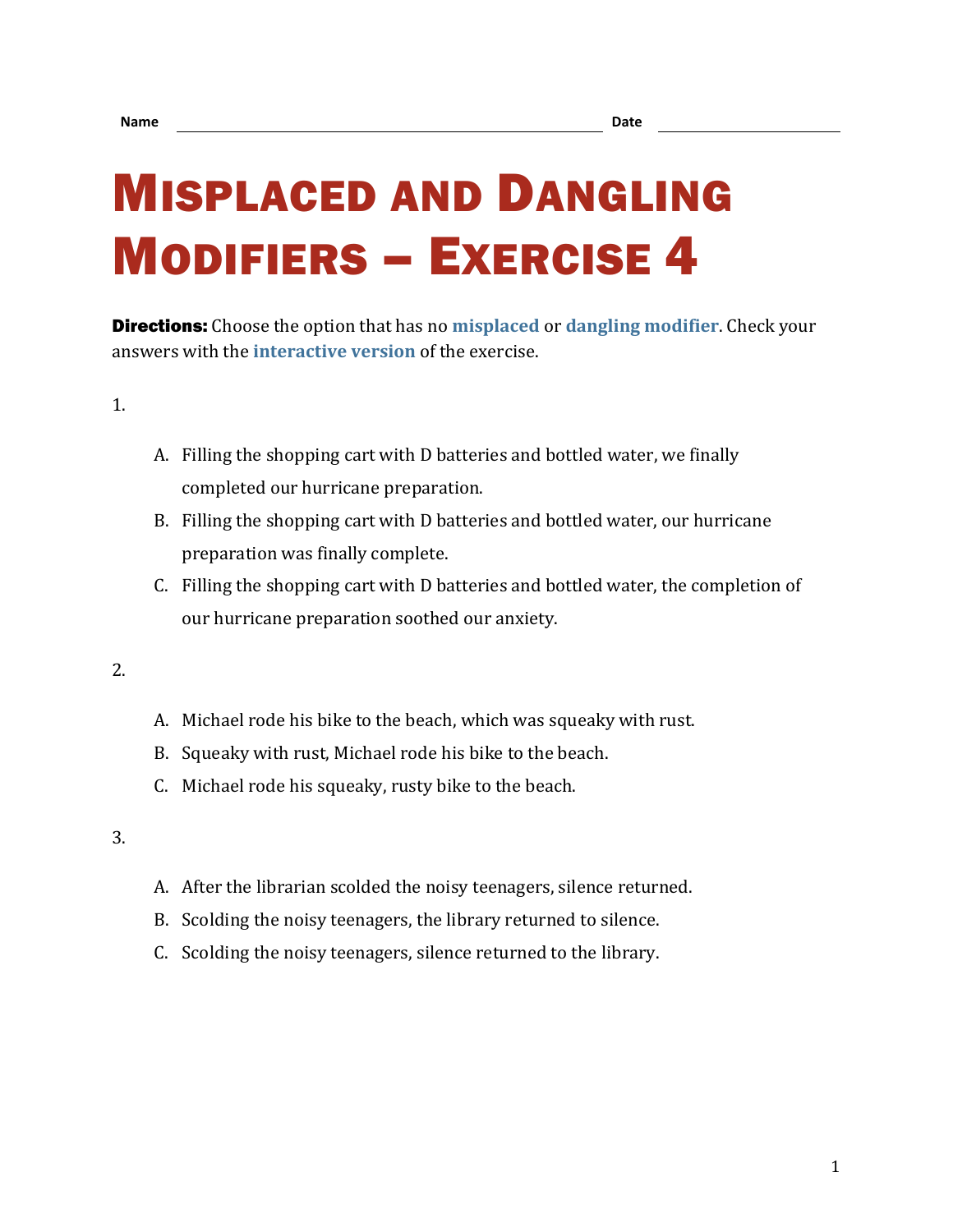- A. Knocking the baseball into the stands, the fans cheered the homerun.
- B. Knocking the baseball into the stands, the homerun was cheered by the fans.
- C. When Wesley knocked the baseball into the stands, the fans cheered the homerun.
- 5.
- A. Brushing her long hair, strands fell into the sink where they got washed down the drain and clogged the pipes.
- B. Because Claudine brushed her long hair over the sink, strands got washed down the drain and clogged the pipes.
- C. Falling into the sink, Claudine brushed her long hair, which got washed down the drain and clogged the pipes.
- 6.
- A. Wiping fingerprints off his eyeglasses with a paper towel, the book pages were finally readable.
- B. Wiping fingerprints off his eyeglasses with a paper towel, Kareem could finally read the book pages.
- C. Wiping fingerprints off the eyeglasses with a paper towel, the wisdom on book pages finally revealed itself to Kareem.

- A. Watching the second hand sweep the clock, the end of the boring lecture on the French Revolution seemed as if it would never arrive.
- B. Watching the second hand sweep the clock, Professor Grayson's boring lecture on the French Revolution seemed as if it would never end.
- C. Watching the second hand sweep the clock, Adriana wondered if Professor Grayson's boring lecture on the French Revolution would ever end.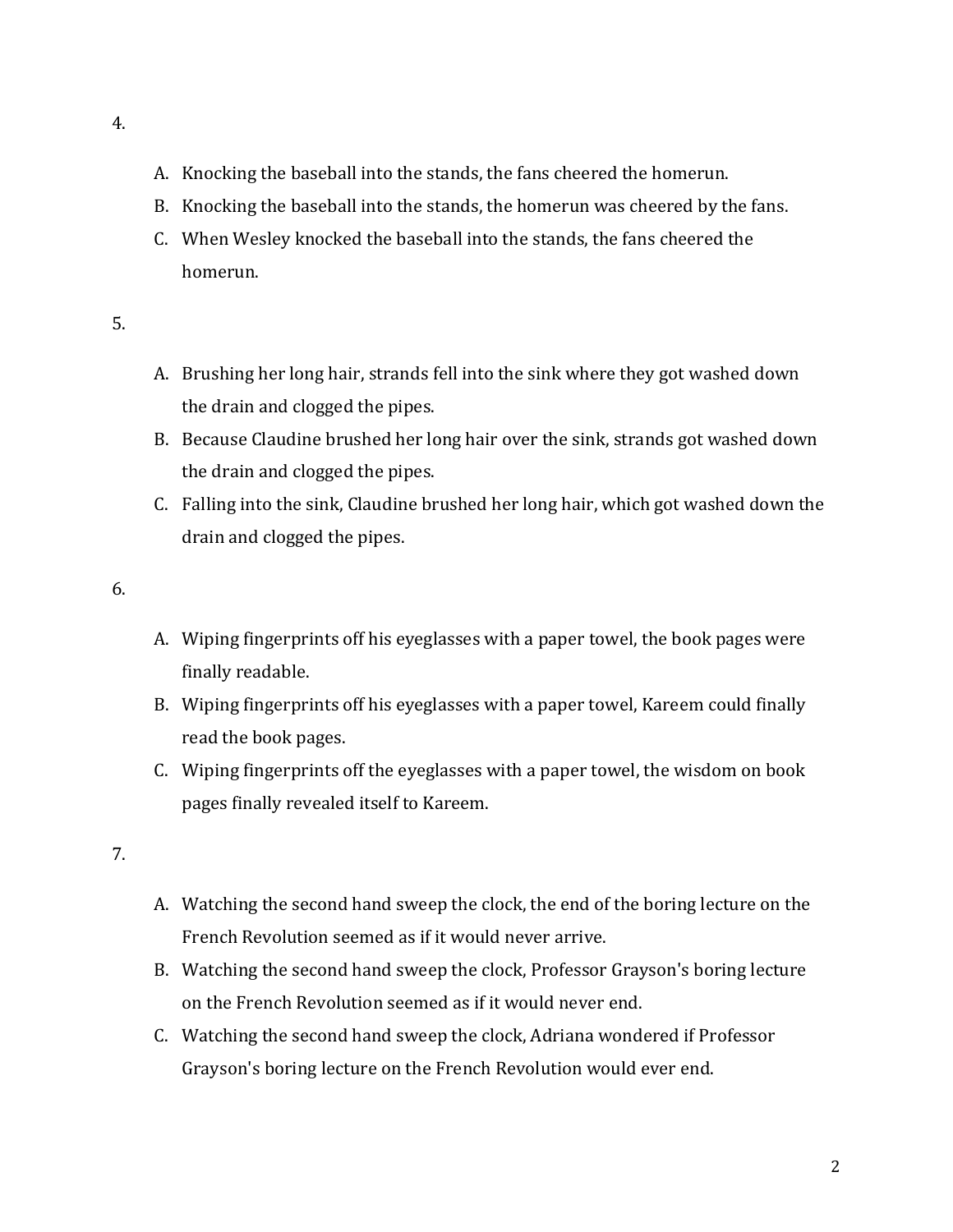- A. Walking in the hot summer sun, sweat dripped from Kenny's face.
- B. Walking in the hot summer sun, Kenny's face dripped sweat.
- C. While Kenny walked in the hot summer sun, his face dripped sweat.
- 9.
- A. Collapsed on the couch, Nick's relaxation was well earned after the hard day of moving heavy furniture to his new apartment.
- B. Collapsed on the couch, Nick relaxed after the hard day of moving heavy furniture to his new apartment.
- C. Collapsed on the couch, the hard day of moving heavy furniture to his new apartment was soon forgotten as Nick relaxed.

- A. For the party, Samantha made pizza gooey with extra cheese.
- B. Gooey with extra cheese, Samantha made pizza for the party.
- C. Samantha made pizza for the party, which was gooey with extra cheese.

### 11.

- A. Hissing with bursts of hot steam, LeAnn pressed the pants with an iron.
- B. LeAnn pressed the pants with an iron hissing with bursts of hot steam.
- C. With an iron, LeAnn pressed the pants which hissed with bursts of hot steam.

- A. Francis ate his burger alone at the cafeteria table, which he ordered with no onions and extra pickle.
- B. Alone at the cafeteria table, Francis ate his burger, which he ordered with no onions and extra pickle.
- C. Alone at the cafeteria table, Francis's burger, which was ordered with no onions and extra pickle, was consumed.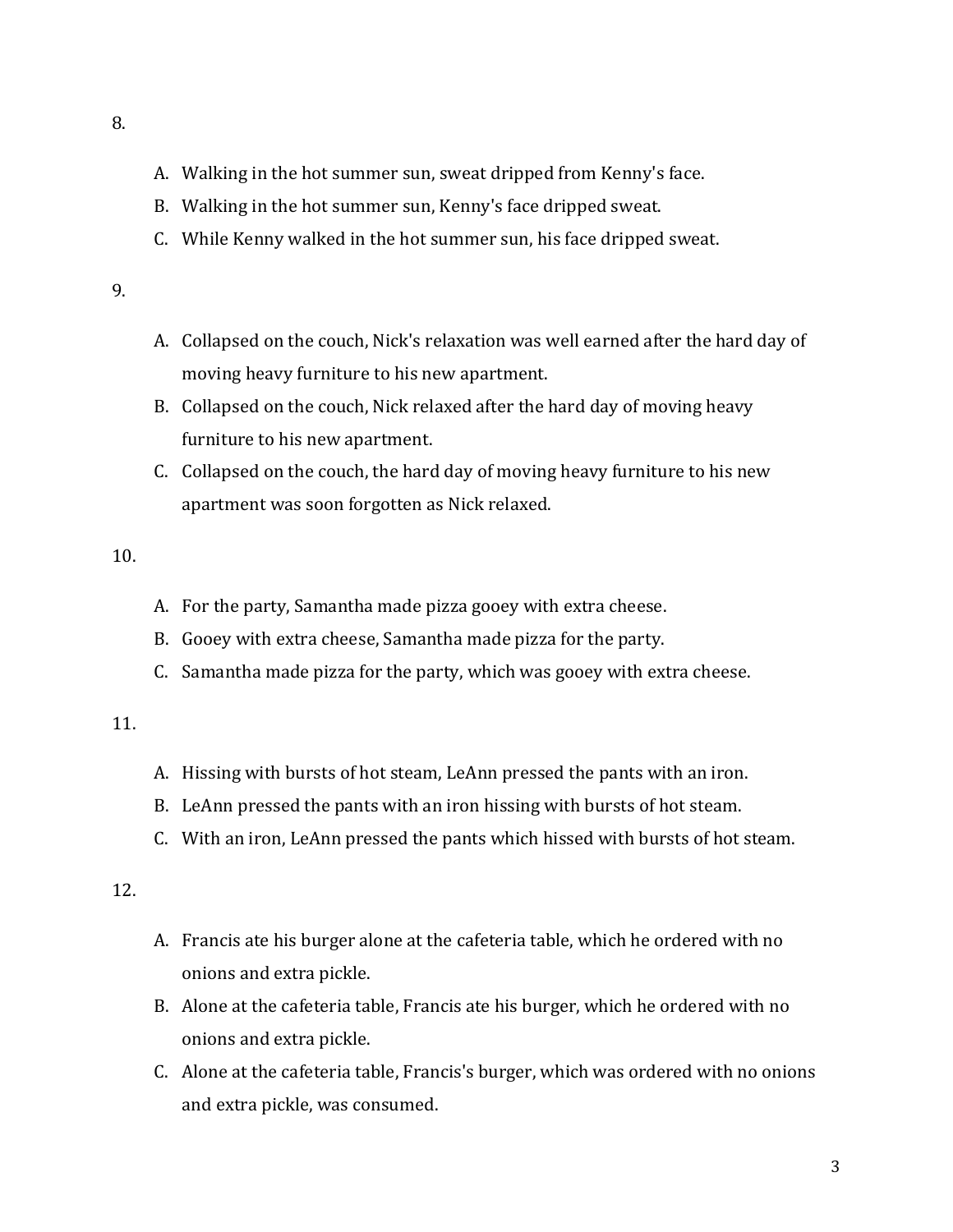- A. Leaping out of the water onto the safe pier, the sight of a shark scared poor Donny.
- B. The shark scared poor Donny, who leaped out of the water onto the safe pier.
- C. Leaping out of the water, the pier seemed a safe place to Donny, who had spied a shark.

- A. Squirting ketchup on the hot French fries, Gloria's shirt was stained red in a tomato sauce explosion.
- B. Squirting ketchup on the hot French fries, a tomato sauce explosion stained Gloria's shirt red.
- C. As Gloria was squirting ketchup on the hot French fries, she stained her shirt red in a tomato sauce explosion.

#### 15.

- A. Swerving to miss a squirrel in the street, Harold's car hit a fire hydrant, which crumpled his hood.
- B. Swerving his car to miss a squirrel in the street, Harold hit a fire hydrant, which crumpled his hood.
- C. Swerving to miss a squirrel in the street, a fire hydrant crumpled the hood of Harold's car.

- A. Zipping his book bag closed, Pedro crossed his arms and closed his eyes while Professor Johnson continued solving algebra problems at the board.
- B. Zipping his book bag closed, Pedro's arms folded and his eyes closed while Professor Johnson continued solving algebra problems at the board.
- C. Crossing his arms and closing his eyes, Pedro's book bag was zipped close while Professor Johnson continued solving algebra problems at the board.